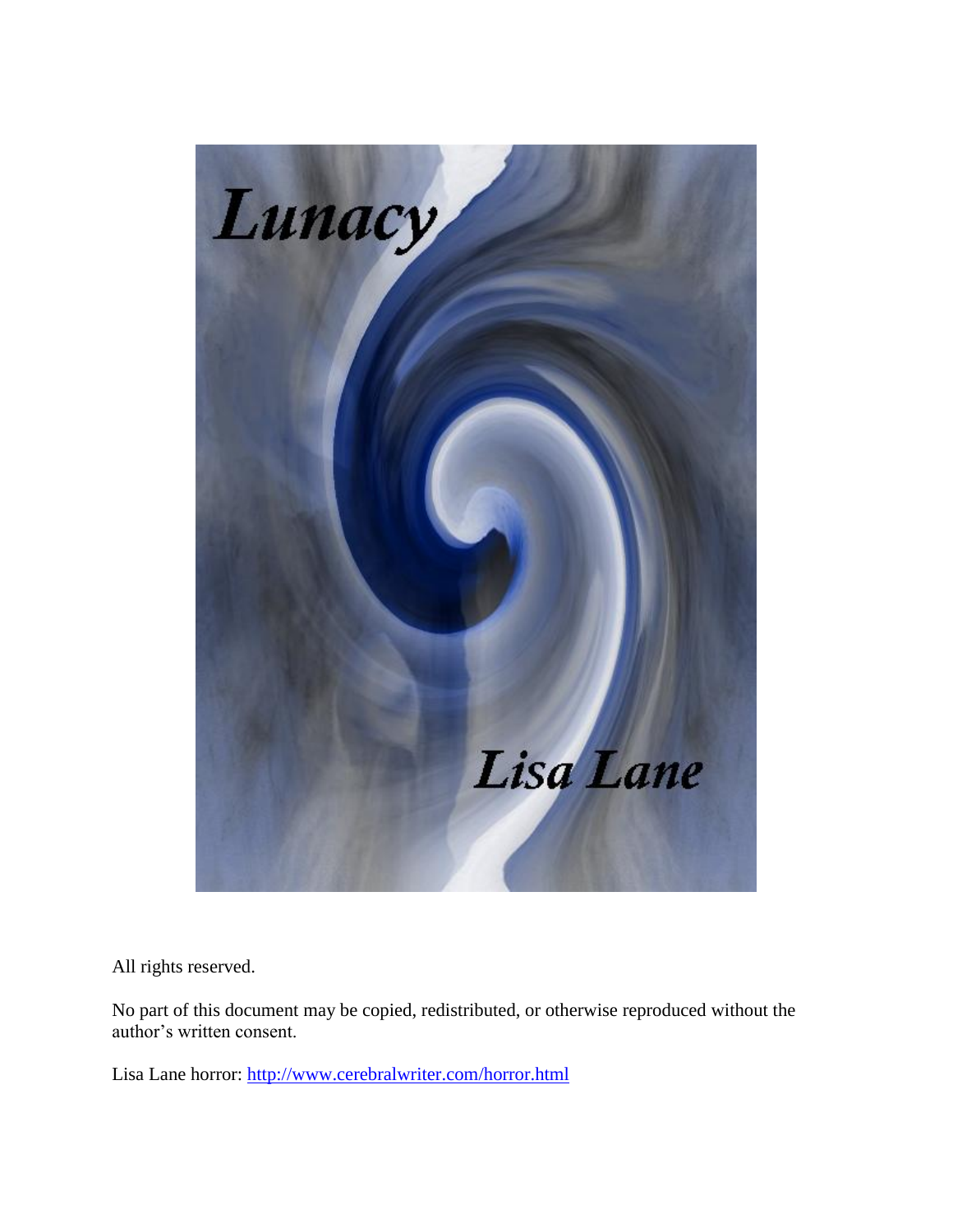Michael Gatlin slammed on his brakes and made a sharp turn, swerving to avoid debris from a fallen tree. The truck fishtailed. Michael gripped the wheel and slowly pressed down on the gas, regaining control after a terrifying moment of uncertainty. He concentrated on the road ahead of him, his hands shaking. He reminded himself that he was driving; he had allowed himself to get far too distracted. He needed to focus. He could dwell in his misery all he wanted once he got to the cabin.

Michael was a robust man with broad shoulders and large hands. He worked as a laborer for the local union, and made enough money to provide his wife and son with a comfortable enough life. In his mid thirties, Michael considered the possibility of his current issues resulting from an early mid-life crisis. Grace was a lovely wife, but she was not in any way a saint. She had put on quite a bit of weight, insisted on being a housewife although she was a rotten housekeeper, and had a habit of abusing the credit cards on a regular basis. Justin had become a terror as he entered into adolescence, and his awkward social skills had become enough of an issue for the couple to seek counseling for the boy.

### *Concentrate on the road.*

Michael wiped the sweat from his hands and sat up straight, gripping the steering wheel at precisely eleven and two o'clock. He focused on the road.

The sun had finally set behind him, and the sky ahead slowly grew dark. The two-lane highway curved and climbed through a thick forest of evergreen trees. The air had grown cool and moist. Michael felt the sting of different memories hitting him as he passed a familiar landmark along the road.

It was a tree that looked like it had a man frozen within its trunk. The face stared out at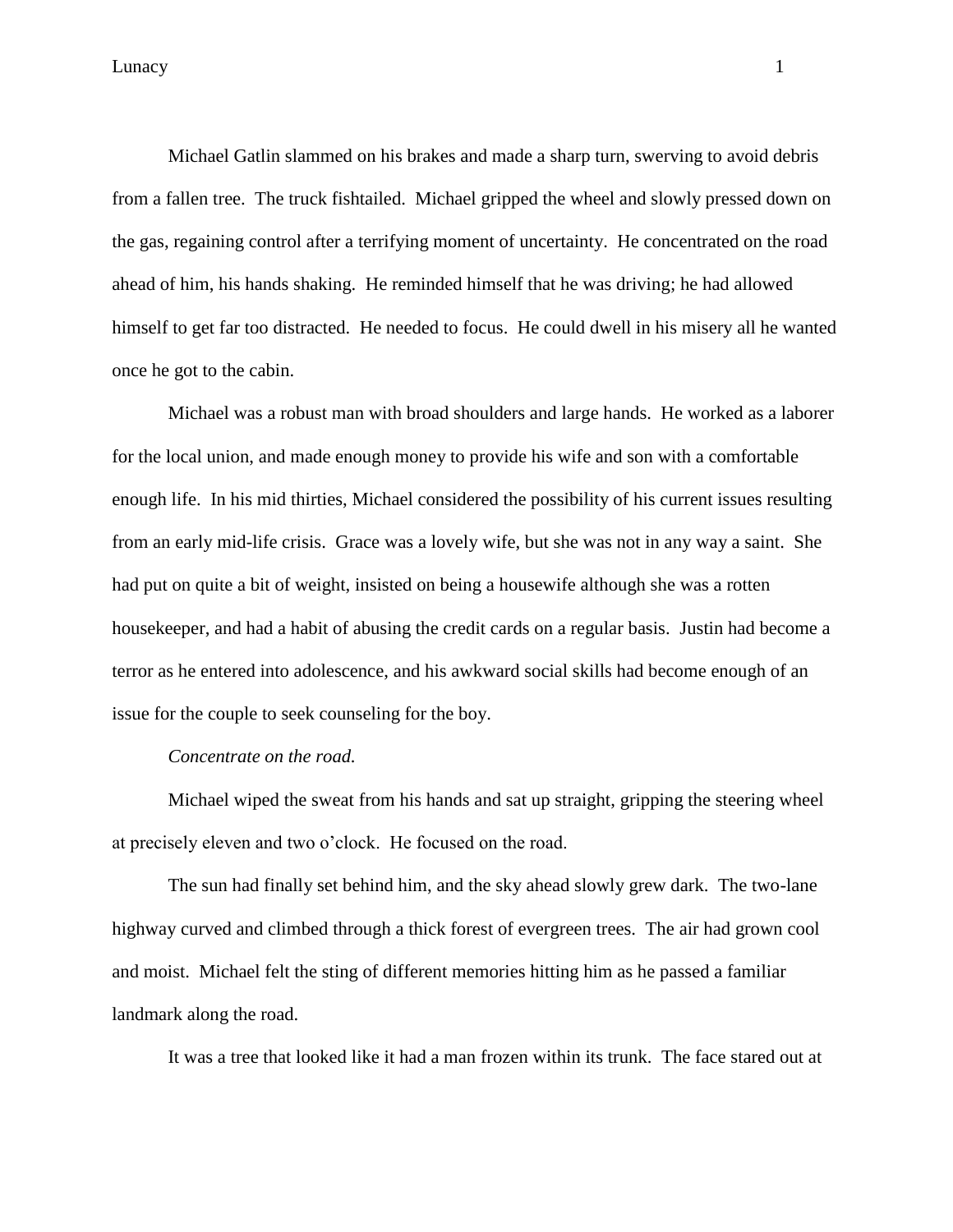#### Lisa Lane 2

the road with a desperate, horrified grimace, as if the forest had actually enchanted a man and now he beseeched any and all who passed by to free him of his curse. Grace had pointed out the tree every time the two of them had passed it.

The cabin was only a few miles ahead.

Michael wondered what Grace and Justin were doing. Did they miss him yet? Would they miss him at all? Would he miss *them*?

Grace had really crossed the line when she got on his case about going to the bar. The woman had never worked a day in her life; she had no clue what it meant to need to wind down after a long day. While it was true that he had come home drunk a few times, Grace had gone too far when she accused him of being an alcoholic.

And then there was the sadistic choice she presented to him: it was to be either her or Jack Daniels, one or the other, no exceptions. Who the hell did she think she was to give such an ultimatum? Michael was not justified in his response, but Grace had no right to talk to him in that manner.

Michael winced. That night was a hazy mess in his mind. They both said and did things they did not mean.

### *Concentrate on the goddamned road!*

Michael stared at the road, trying to clear his mind. He noticed a sign for the Foothill Bar just ahead, and contemplated it for a moment. He slowed down as he spotted the parking lot, opting at the last minute to stop for quick a drink or two.

The Foothill Bar stood only a couple of miles from the cabin. The place was a literal hole in the wall cut right into the side of the forest, not much more than a small box built out of glorified Lincoln logs. It was a place Michael was moderately familiar with, nonetheless; it had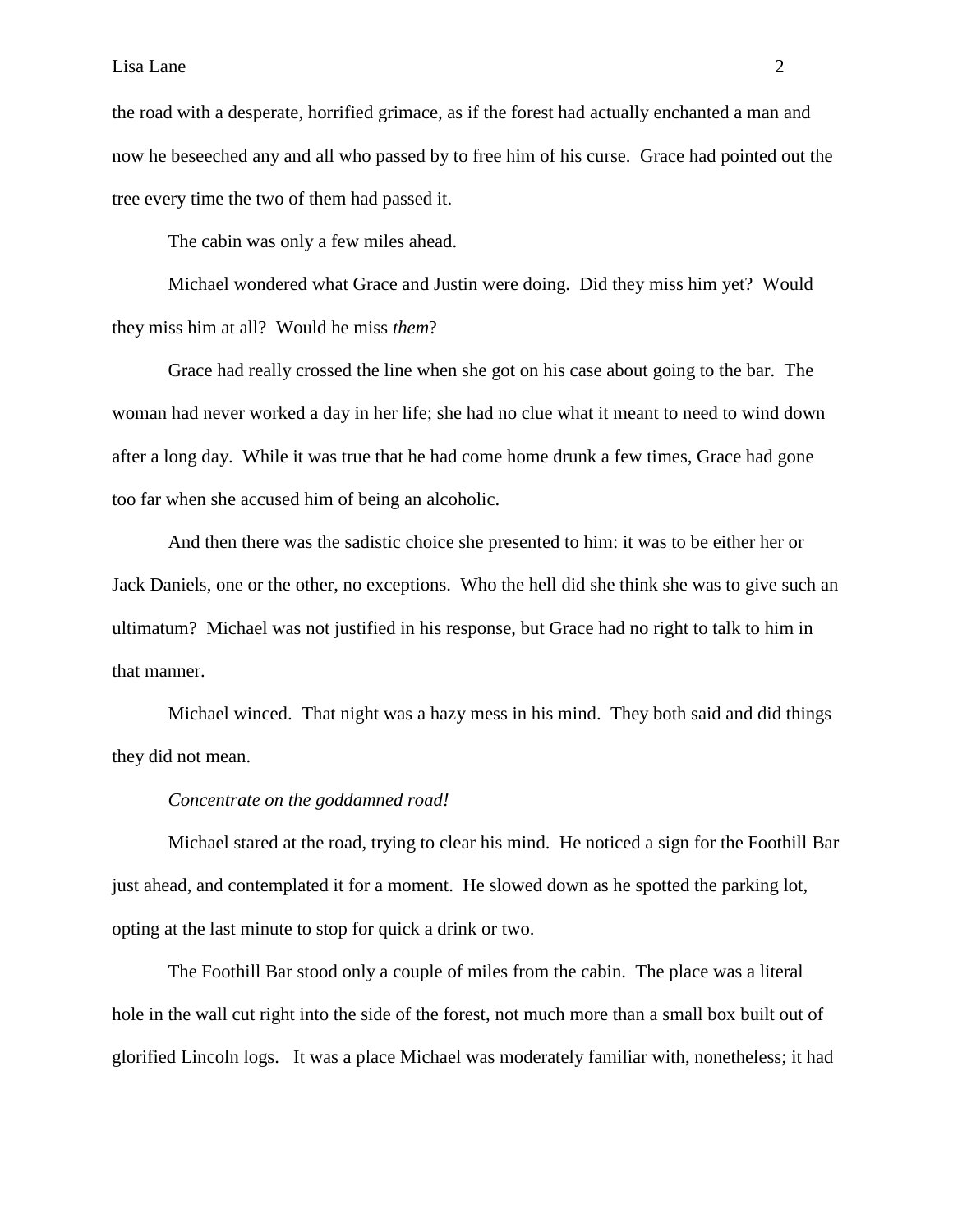been a dark, dank refuge Michael had retreated to on many occasions during long family vacations. One could only fish with the boy or chat on the porch with the wife for so long before one developed the absolute need to devise an escape plan, something to break up the monotony and help him clear his mind.

Michael sat at the bar. He eyed an ashtray and took it as a sign that it was still okay to smoke there. Cursing the bastards who a few years ago had made it illegal to smoke inside business establishments, Michael lit up a cigarette and waited for the bartender. He looked around, annoyed at the country twang that caterwauled from the jukebox.

There were only a handful of patrons, most of them local red necks playing pool and pickling themselves in pitchers of beer. Michael kept to himself, as the locals always seemed intent on finding excuses to pick fights with strangers. They obviously led very boring lives, Michael thought. Either that, or they all just had very simple brains and fighting was their only means of resolving a conflict. Michael shook his head … sad, stupid red necks….

The bartender walked up to Michael and wiped down the bar top. He was a young man with unkempt hair and an unshaven face. He smiled, revealing a missing front tooth. "What can I do for you?"

"Double shot of Jack, chilled straight up," Michael automatically replied.

―Strange request.‖

Michael smiled. "Makes it sweet as candy."

The bartender began the drink with a shrug. He measured two liberal shots of whiskey into a shaker with crushed ice, shook the mix for a moment, and then strained the whiskey into a small tumbler. "One double Jack, chilled straight up," he said as he presented the quaint order to Michael.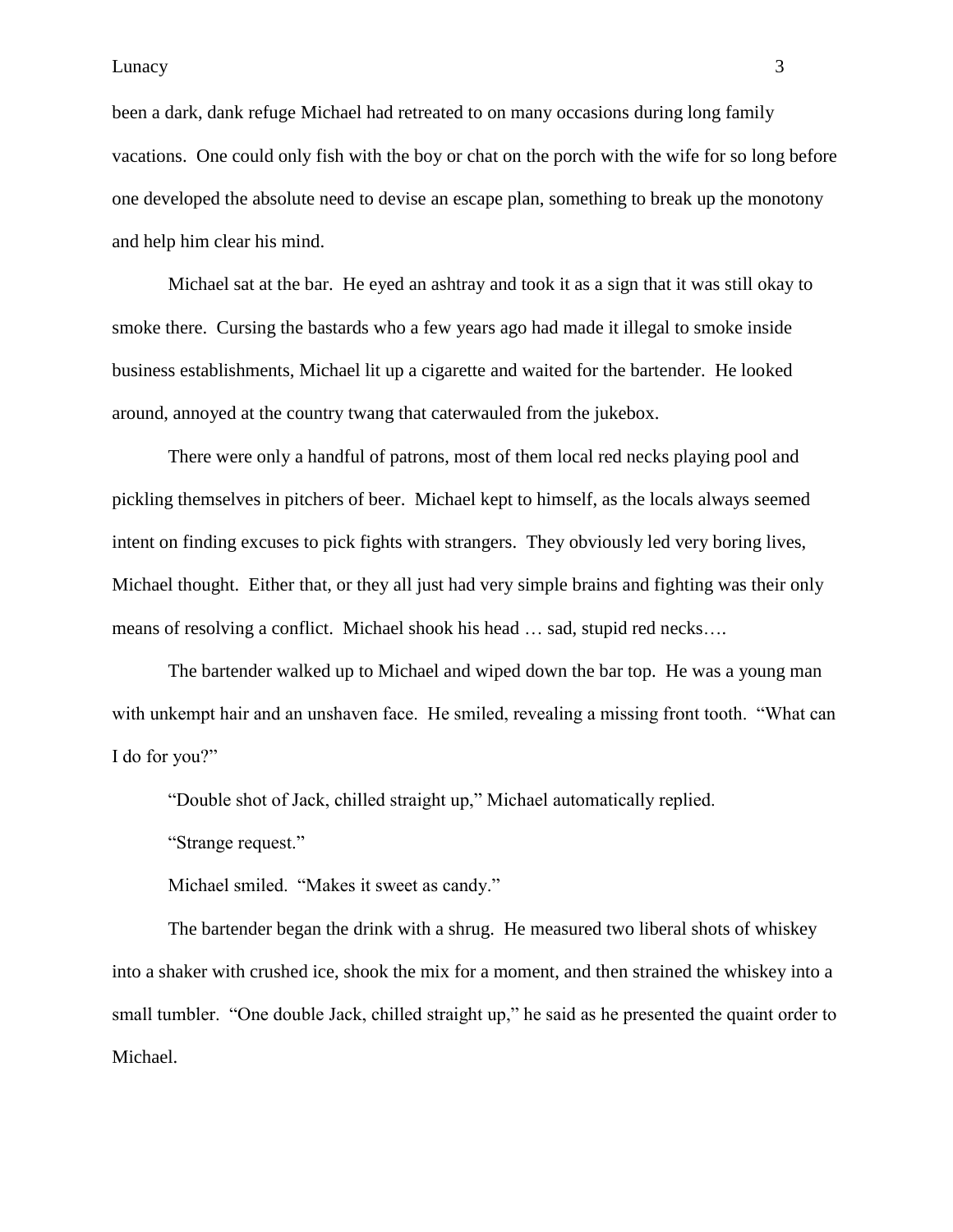Michael threw down a small wad of singles and nodded for the bartender to keep the change. He stared at the glass before him as if it were a crystal ball about to show him his future. He took a sip.

Sweet as candy.

Michael grinned, savoring his cigarette. He already felt better. He and Grace both just needed a little time and distance to cool off, he told himself. When it all came down to it they really did love each other; she just happened to do a lot of things as of late that seriously pissed him off. A decade of marriage had changed them both, and in many ways they had grown apart, he reasoned.

His mind suddenly flashed back through the highlights of their most recent argument.

"Bitch," Michael muttered.

The bartender glared over, trying to decide whether or not Michael had specifically addressed him.

Michael caught the bartender's eyes, sensing the confusion. "My wife."

The bartender nodded, looking sympathetic.

Michael looked down and realized that he had finished his drink. He slid the glass to the end of the bar. "One more, if you could."

The bartender prepared another glass and happily exchanged it for another small handful of Michael's wadded up dollar bills. He counted the sum discretely, and then nodded his thanks for the generous tip as he stuffed it into his pocket.

Michael cringed as the next selection played on the jukebox. It was one of those achybreaky honkey-tonky numbers, the kind that made Michael want to crawl out of his skin. He downed his drink, and then dug a few quarters from his pocket and trotted over to the jukebox.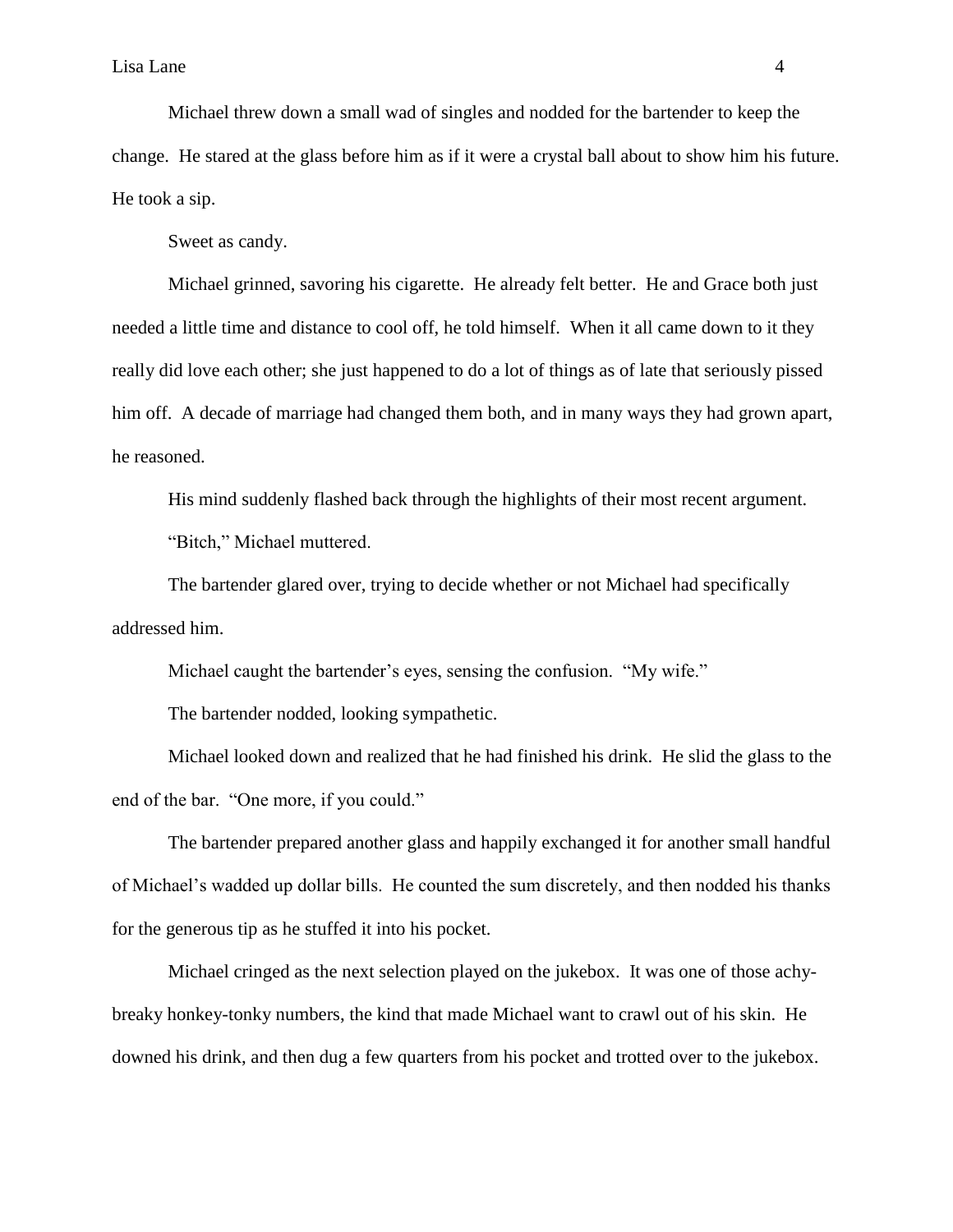Lunacy 5

The selection was disturbingly slim, as Michael had remembered it from previous visits. He searched for the numbers of the three songs on the menu that he could actually enjoy: "Take" it Easy," by the Eagles, "The Devil Went Down to Georgia," by the Charlie Daniels Band, and "Sweet Home Alabama," by Lynyrd Skynyrd. Michael punched in the three songs each at least a couple of times over, buying as many selections as his change would allow. He returned to his seat, feeling more at ease just by the anticipation of the twang soon ending.

Michael ordered a couple more shots, satisfied with the change in music, and sat back to reflect on his problems with Grace. He thought to leave before he started feeling a buzz . . . stop by a liquor store on the way to the cabin and decide from there whether or not he was going to allow himself the pleasure of getting drunk. As "The Devil Went Down to Georgia" began to play, however, Michael decided to stick around for a while. After all, he had no one waiting for him. He had an empty cabin to look forward to. He could relax and take his time.

Michael took a deep, contented sigh. The sense of freedom he suddenly felt was almost intoxicating. The alcohol had begun to take effect as well, and Michael felt his mood begin to lighten a little. His mind went back to the last argument with Grace, and he considered the roll he had personally played in all of it. He had responded to Grace's harsh words with undue aggression.

How else was he supposed to respond, though? Never before had anyone branded him – *judged him* – in such a way. Grace's tongue had been a whip; it felt as if her words had penetrated through to his very spirit, and his body and soul continued to ache from the lashing. *Alcoholic.*

Michael paid for another drink as one of the local red necks left the pool table and sat down beside him.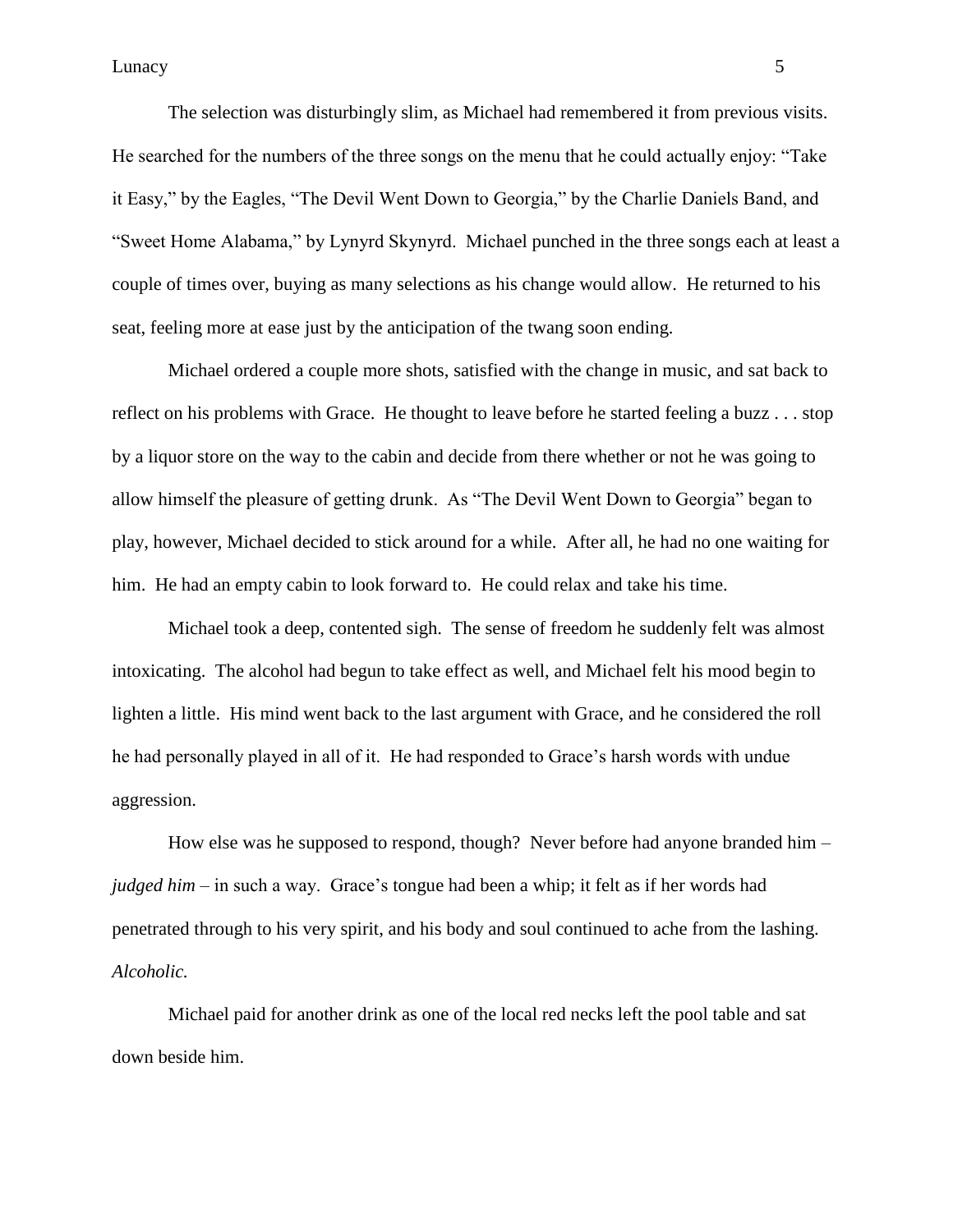Michael lit another cigarette, pretending not to notice the company. The man reeked of fermented hops.

"How many times are those three songs going to play?" the redneck asked, leaning uncomfortably close to Michael.

Michael shrugged, and then finished his drink. "Two or three. Sorry you don't like it. I just wanted a break from the country."

"You got a problem with the music here, you can go drink somewhere else."

"No problem, man," Michael said, taking a few drags from his cigarette. He stared ahead, avoiding the other man's eyes. "I like those three songs just fine."

The bartender walked up to the two of them. He addressed the redneck. "Is there a problem, Joe?"

"Have you been listening to the juke box?"

The bartender emptied Michael's ashtray and wiped down the bar top. "It's not that big of a deal, is it?"

"If I hear 'Sweet Home Alabama' one more time, I'm going to have to kick someone's ass," the redneck said.

Michael turned to the man and blew a lung-full of smoke into his face. "Fuck you."

The young men at the pool table all perked up, waiting for the fight.

The redneck quickly threw a sucker-punch at Michael's head. Michael avoided the blow, and then countered the attack with a jab to the ribs. The bartender dove over the bar top and shoved the two men apart. "Out – both of you! Finish this outside, if you think you have to!"

Michael turned and threw a surprise shot at the redneck's jaw, punching past the bartender. The redneck fell to the floor in a daze.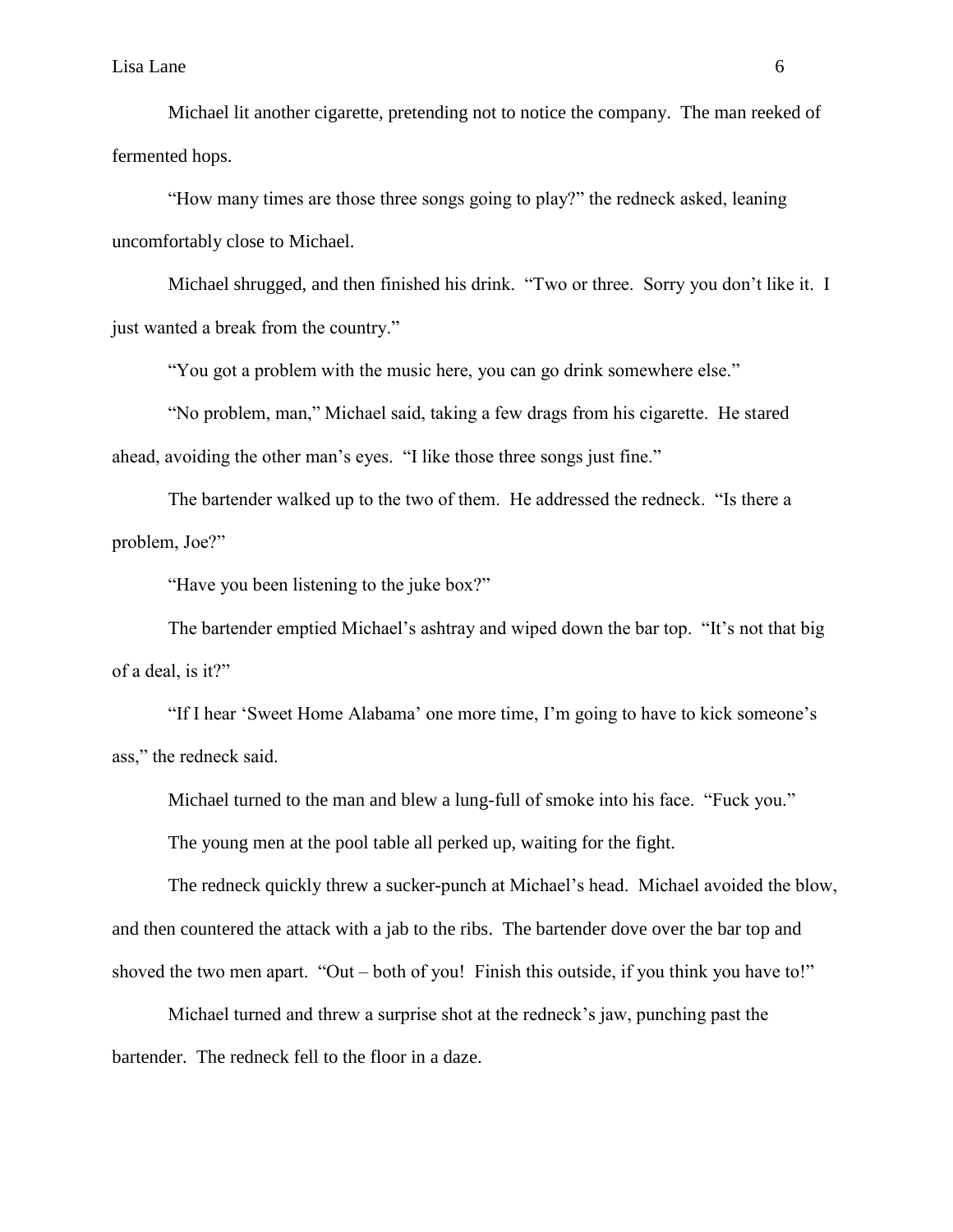The redneck's friends began to slowly move toward Michael, but the bartender signaled for the men to back off. He glared at Michael. "Leave now or I'm calling the police."

"Not a problem." Michael dug his keys out of his pocket and dangled them in front of him. "I was just leaving."

The bartender snatched Michael's keys and stashed them in his pocket. "You can call a cab; come pick up your vehicle in the morning, when you're sober."

Michael grabbed the bartender by his shirt. He felt certain that he was sober enough to drive two miles down the road. He was buzzed, but not drunk. The audacity! Moreover, the man had no right to confiscate his keys in such a manner. For all he knew the bartender intended to rip him off. "Give me back me keys, asshole!"

"You've had too much to drink. There's a number to a cab company on the phone booth outside." The bartender threw Michael off of him, toward the door.

"Take it Easy" played yet again on the jukebox, although the room might as well have been perfectly silent. All eyes were on Michael.

"Do what the man says," one of the others at the pool table said. He took a few steps toward Michael, carrying his cue as if it were a baseball bat.

"Fucking prick," Michael mumbled as he left, defeated.

The phone booth stood at the side of the building, overlooking the parking lot. Michael dug into his pockets as he slowly moved toward the graffiti-covered structure. He was a little more buzzed than he had previously thought, he admitted to himself, although he still felt that the bartender shouldn't have taken his keys.

―Shit!‖ Michael cursed aloud, remembering that he had dropped all of his change into that damned jukebox. He turned around and went back to the front door. One of the red necks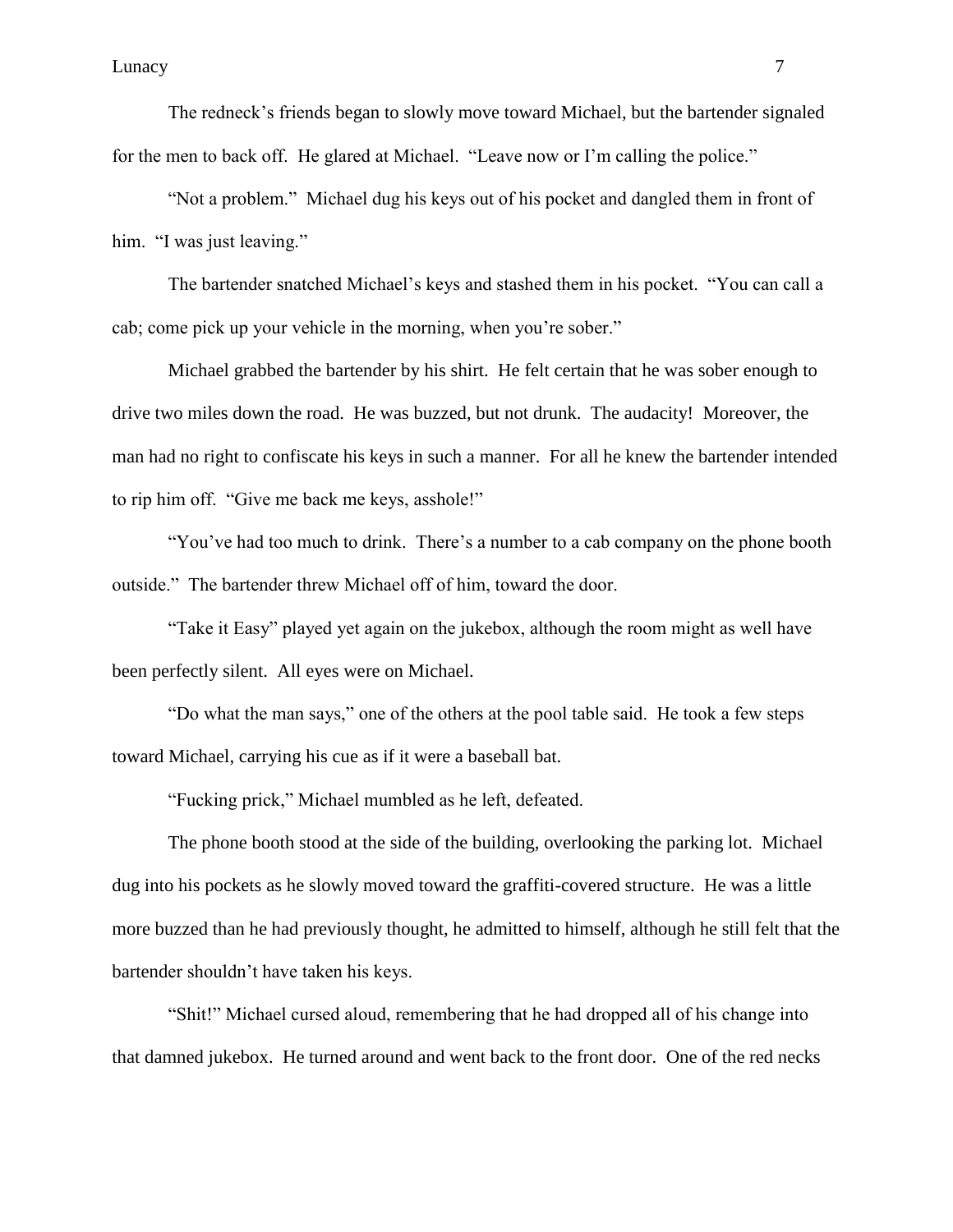stood in front of it.

"You're not allowed back in," he said with a smile.

Michael thought to fight the man, and then thought better of it.

Michael turned to the forest and began to walk. It was a nice evening. The moon was full and the sky was clear. The air smelled of damp pine needles.

Michael was only a mile or two from the cabin. He could cut through the forest and be there in less than an hour. He really didn't have anything better to do, and at the time it seemed perfectly logical to stumble across the woods in such a state.

The forest suddenly seemed to spin around him, and Michael leaned against a tree to vomit.

He braced himself up against the tree as he tried to reorient himself. He wiped his face with his shirt, and then continued into the forest. He immediately froze with the sound of a second set of footsteps. He looked around, seeing no one. "Hello?" He waited for a response.

Silence.

"I know you're out there!" Michael yelled, trying to spot his perpetrator.

He waited again, listening for any evidence of movement. "If you want to fight, come out here and do it like a man!"

Michael turned with a start as someone tried to approach him from behind.

Still, he saw no one.

Michael's heart began to race. He knew that at least a couple of the redneck bastards had been looking for a fight, but as far as he knew dozen or more of them had followed him out. His thoughts became a jumbled, confused mass.

*They're going to jump me!*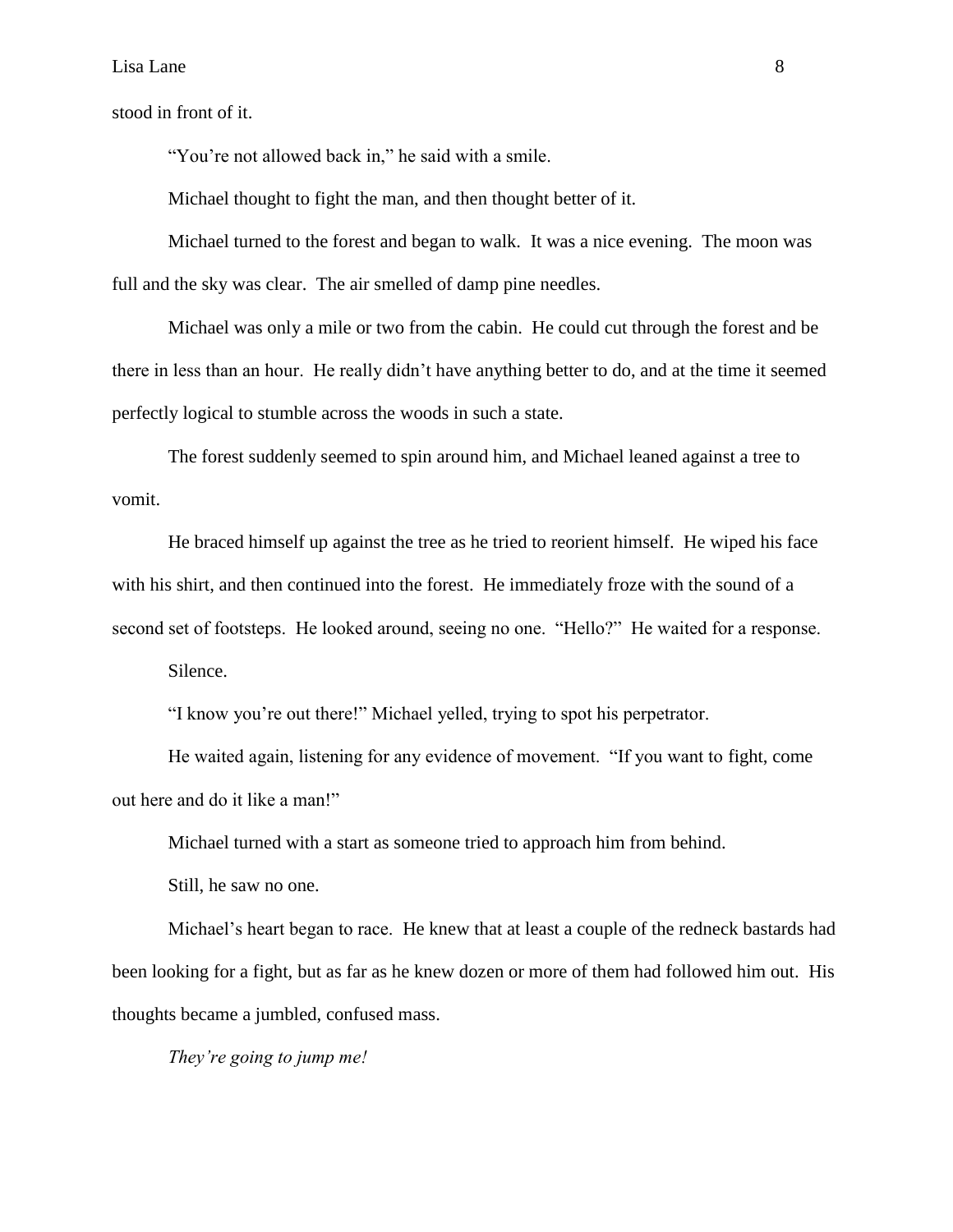Michael darted back toward the building. He could hear someone following, gaining on him. He felt another dizzy spell coming on, and he fell to his knees as his stomach heaved its remaining contents. He quickly turned to see who was behind him, but again he saw no one.

He considered the possibility that the bartender had somehow dosed him. He felt far too intoxicated for the handful of drinks he had consumed. He felt increasingly afraid for his safety, knowing that if he had been given some type of drug in one of his drinks there was a good chance that the bartender really was planning on ripping off his truck.

Michael looked around again, struggling to keep himself awake and cognizant of his surroundings.

Wait ... eyes ... yes, they were definitely there. Michael saw them as a glint of moonlight that reflected back through the weak cover of a bush. Michael stared them down. He got to his feet, wiping a spot of bile from his lips. "Come on out! I might be dosed, but I'll still kick your ass!" he yelled.

A deep growl emerged from the creature's throat as it appeared from its retreat.

Michael's instincts told him to run, and then suddenly his mind completely blacked out on him.

Michael awoke the next morning, taking a moment to orient himself. He was in bed, at the cabin. He searched his brain for any small piece of memory that might tell him how he had gotten there.

He winced. At first he could only feel the pain pulsating in his head. His brain threatened a full explosion on him if he didn't get to some aspirin immediately. He sat up, crying out as he discovered his injuries.

It looked like he had been mauled. His left arm swelled from what looked like the bite of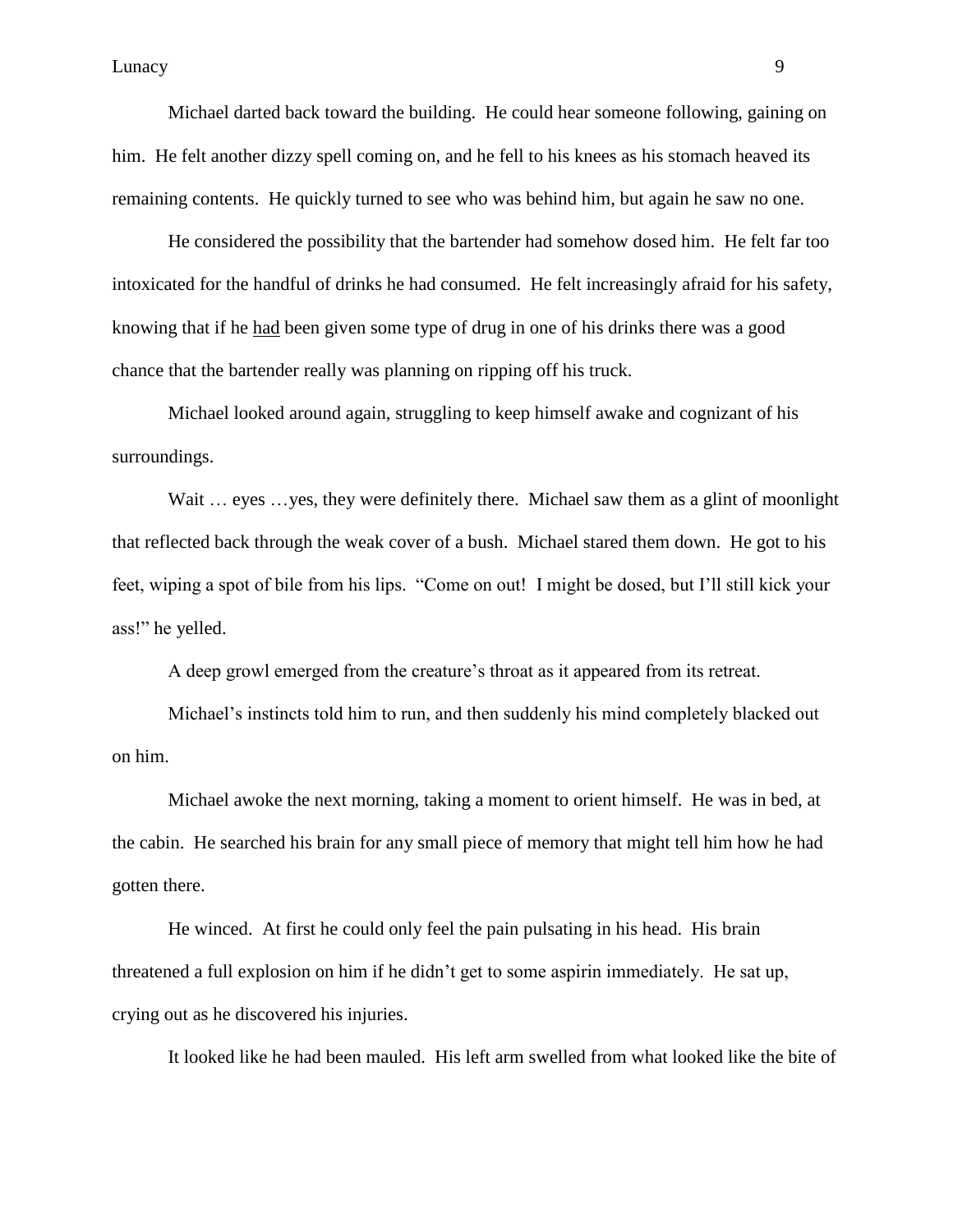a large animal, although a blunt weapon of some sort could also have created the wounds. His pants were reduced to ribbons and the meat on his right leg was shredded. His right hand was swollen and felt possibly broken. There were shards of glass on his sleeve.

He found the first aid kit and doused the wounds with alcohol. The wounds stung, biting into his nerves with vindictive fervor. Michael gritted his teeth, wiping them down and dressing them to the best of his ability.

## *You shouldn't have gotten drunk, now, should you?*

He cursed his luck, but was grateful that at least Grace did not have to know about it. He would have never heard the end of it. Still, he did probably need to see a doctor and Grace would inevitably find the bill. He limped over to the telephone and dialed home.

Grace picked up on the third ring. "Hello?"

"Grace, it's Michael."

Grace's voice went hostile. "What the hell do you want?"

"I was just wondering . . . do you know if I'm up to date on my tetanus shot?" Michael fought to keep from stuttering.

"What did you do *now*?"

"Does it matter?" He felt his own sense of hostility coming on. The woman could never discuss anything without finding a reason to bitch at him, it seemed.

He could feel her rolling her eyes at him before she sighed angrily and hung up the phone.

"Fuck you, too." He hung up and hobbled back over to the bed. He laid his weary body back down, moaning in agony and at his solitude. He hoped that sleep might take him again, to relieve him of his suffering, but it did not. He tossed and writhed, unable to escape the pain.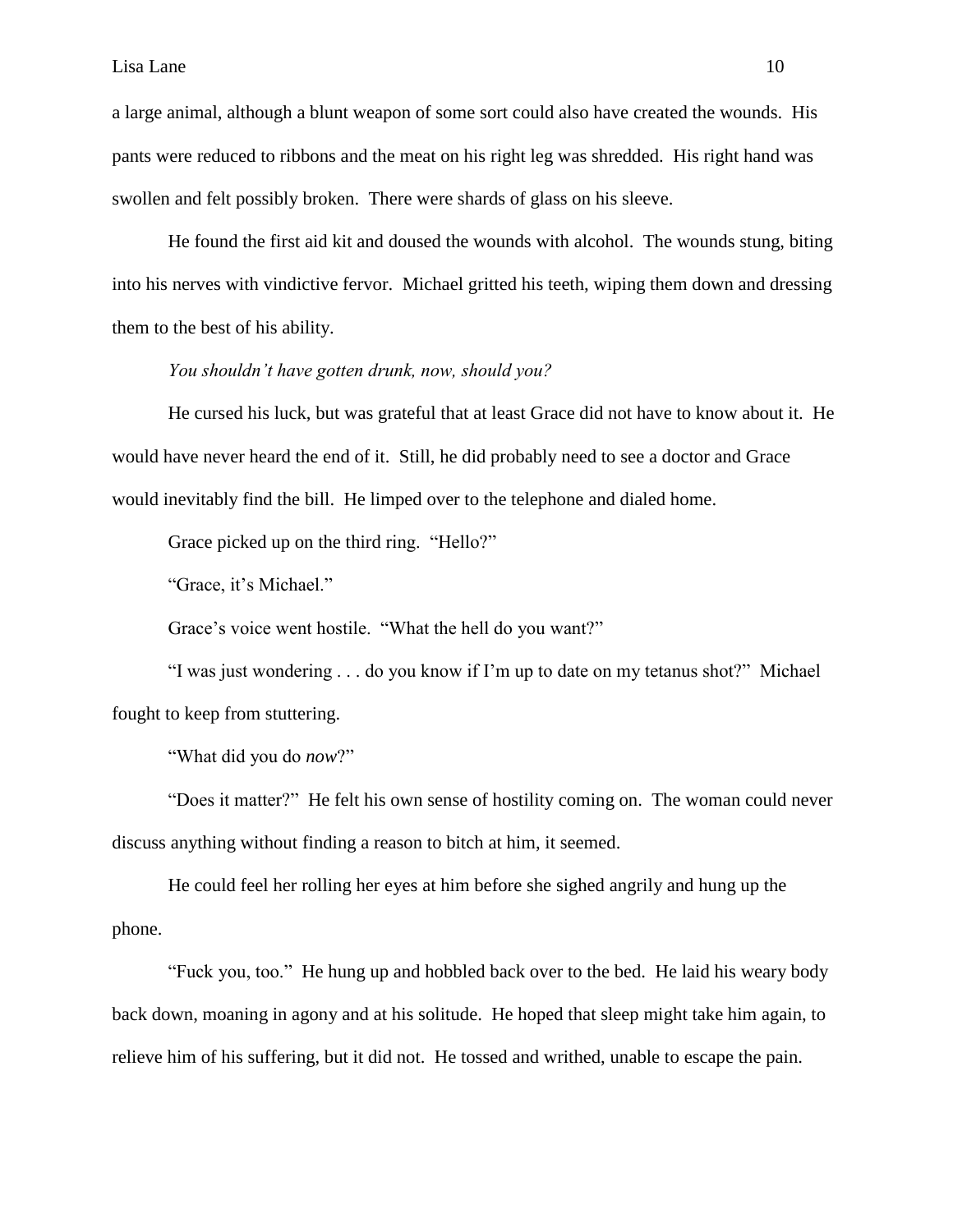Michael sat up. He checked to see that his wallet was still in his pocket. It was. He changed his shirt and ran a comb through his greasy hair. He could feel his leg swelling even more severely; it felt as if the skin might burst open in new places to compensate for the immense pressure.

Michael left the cabin, relieved to find his truck parked out front. The driver's-side window was broken. Michael looked at his hand and wondered if he had broken into his own truck last night in order to get to the cabin. He got in. Sure enough, he had hot-wired it.

*Pretty skilled for a man in a drunken stupor.*

Michael got the truck started again, cursing at the pain that emanated through his body. There was only one cure for that.

There was a liquor store only a mile further up the road, and Michael opted to buy a few bottles of Jack with his cigarettes and junk food. He didn't want to have to return anytime too soon.

Michael stayed in the cabin for several days at a time, leaving only for quick trips to the liquor store when he ran out of whiskey. He came to one morning with the realization that he had been binge drinking for close to a month, and now suddenly he felt simply too ill to continue. His body shivered and ached. Sweat saturated his sheets and clothing. His stomach rejected even the smallest sip of tepid water.

Grace had never called back.

Michael slept through the better part of the next few days. He experienced a recurring dream, one which purportedly filled in all of the gaps from the night he had blacked out . . . and yet the dream was so bizarre he had to wonder how much of his memory might have been twisted by the drugs he had been slipped.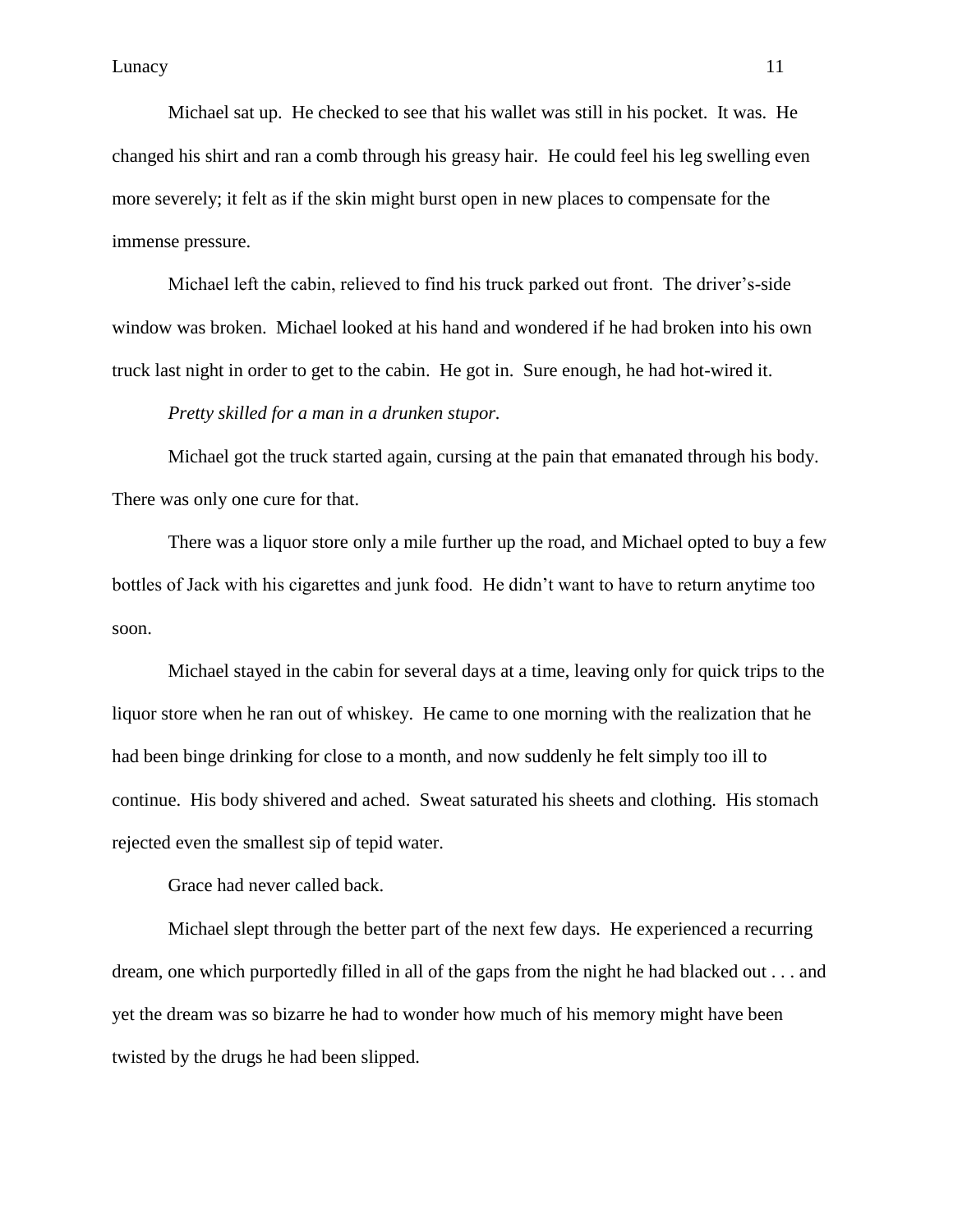"Come on out!" Michael yelled, moving closer to the bushes. "I'm going to kick your sorry ass!"

Michael froze as he heard a deep, angry growl.

An enormous wolf emerged from the bushes, snarling as it stared Michael down with its luminescent amber eyes.

Michael turned and ran toward the bar, the wolf following suit. Michael could hear the animal gaining on him. He could hear it….

# *Was it laughing?*

Michael cried out as the wolf lunged for his arm and knocked him down to the ground. Michael summoned all of the strength he had within him to throw the wolf off of him. The wolf struck the trunk of a tree, stunning it just long enough to give Michael the small lead he needed.

He got to the parking lot, and then froze as he realized that the truck was still locked. The wolf came up behind him, growling and baring its teeth. Michael's blood dribbled from its mouth. It stared Michael down, daring him to move another inch.

Michael looked at the animal's shadow. It looked like the shadow of a human. He analyzed the shape carefully. His eyes had to have been playing tricks on him. That creature, whatever it was, had a human shadow.

A werewolf?

Michael knew that he was out of his mind to even consider the possibility of that animal being a werewolf, and yet its shadow clearly said that there was something abnormal about the animal….

He decided to try and speak to it. "I'm sorry. I didn't mean to offend you." The wolf growled.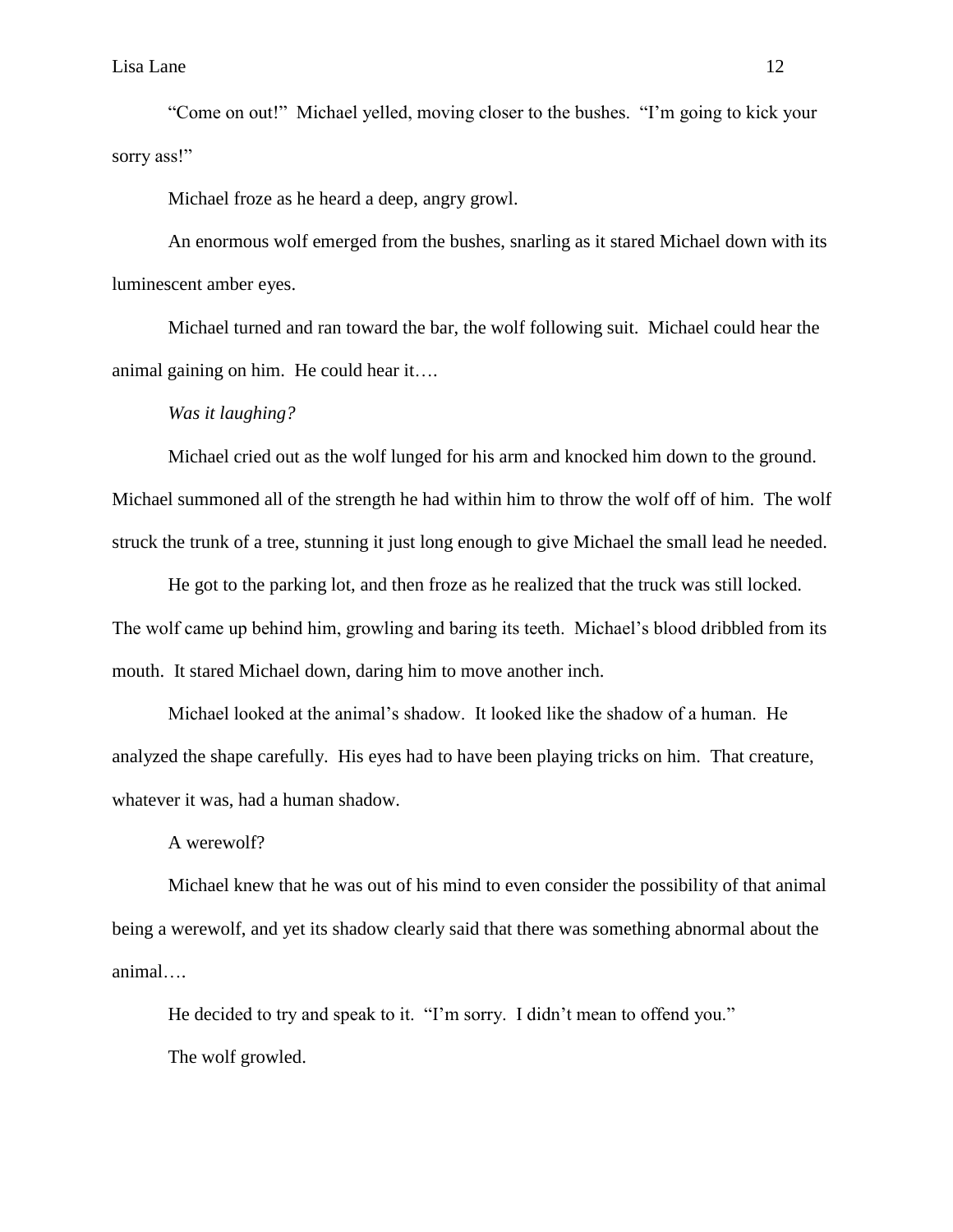"I thought you were somebody else," Michael continued. He glanced toward the bar, wondering if he could outrun the creature if he needed to.

The wolf spoke very clearly to him: "I don't like trespassers. Those are my woods, understand?"

Michael nodded, surprised to see an animal talk, not really sure how to react. He began to laugh, unsure of why he would respond in such a way, but unable to control himself. "I'm sorry. I didn't know—"

"Well, it's too late now. I have to finish you off, see? It's nothing personal." The wolf readied itself to spring toward Michael.

Michael buried his fist in his sleeve and punched the window. He unlocked the door just as the wolf jumped toward him. It grabbed Michael's leg with its teeth as he dove into the truck, tearing long gouges through his flesh. As it let go to aim higher on Michael's body, he kicked the animal in the face and pulled the truck door shut.

Michael sat up in bed, wiping his sweaty face. No, it couldn't have happened that way. Still, the dreams felt so real, and they spurred memories that he knew to be genuine. He remembered now; he remembered the wolf.

### *What if it had rabies?*

Rabies certainly wouldn't make an animal capable of human speech. But how was that possible? He clearly remembered that now, too. The wolf did have words with him, at least according to his recollection.

And then there was the shadow. It had a human shadow.

Michael reminded himself that he had been far from sober that night. Obviously if he was intoxicated enough to completely black out, he could have been drunk or high enough to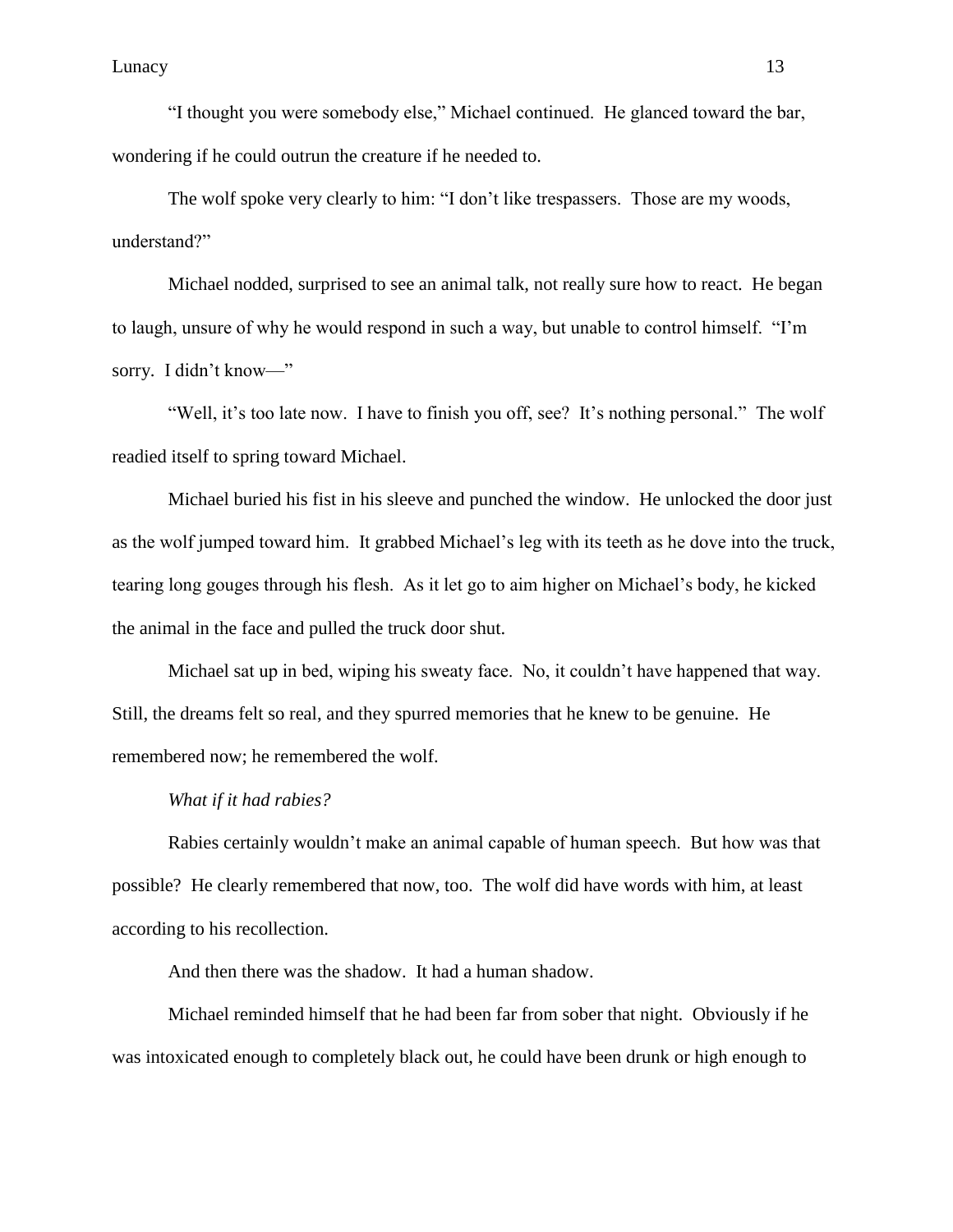hallucinate. Still, would his memories return to him in such a twisted manner?

The wind thrashed about outside. Michael looked at the dark window and wondered what time it was. He turned at the clock. It was two a.m.

Michael turned to try to catch a clear glimpse of an image he thought he saw out of the corner of his left eye. He sat up, looking around, seeing nothing but shadows upon more shadows blanketed across the dark room.

Michael switched on the lamp. A shadow seemed to shift in the far corner.

Something was there, watching him.

Michael sat frozen on the bed, close to the lamp. The shadows began to pulsate and move in a strange circular pattern, as if they were breathing. Michael turned to the other shaded corners of the room, and they also were moving.

His heart began to beat hard and swift. It had become so loud that he literally could hear it. He began to sweat profusely. He had no idea what to make of the specters surrounding him. He had not had a drink in days. Had he simply lost his mind? Perhaps he was in a strange state of detoxification.

That was very possible.

"Michael?" the voice asked.

Michael looked around, trying to find a source. He recognized that voice, but couldn't quite place it. "Who's there?"

"You've already forgotten me? I haven't forgotten you. No, you've been on my mind a lot these days," the voice said.

It was the wolf.

Michael began to shake. "What do you want?"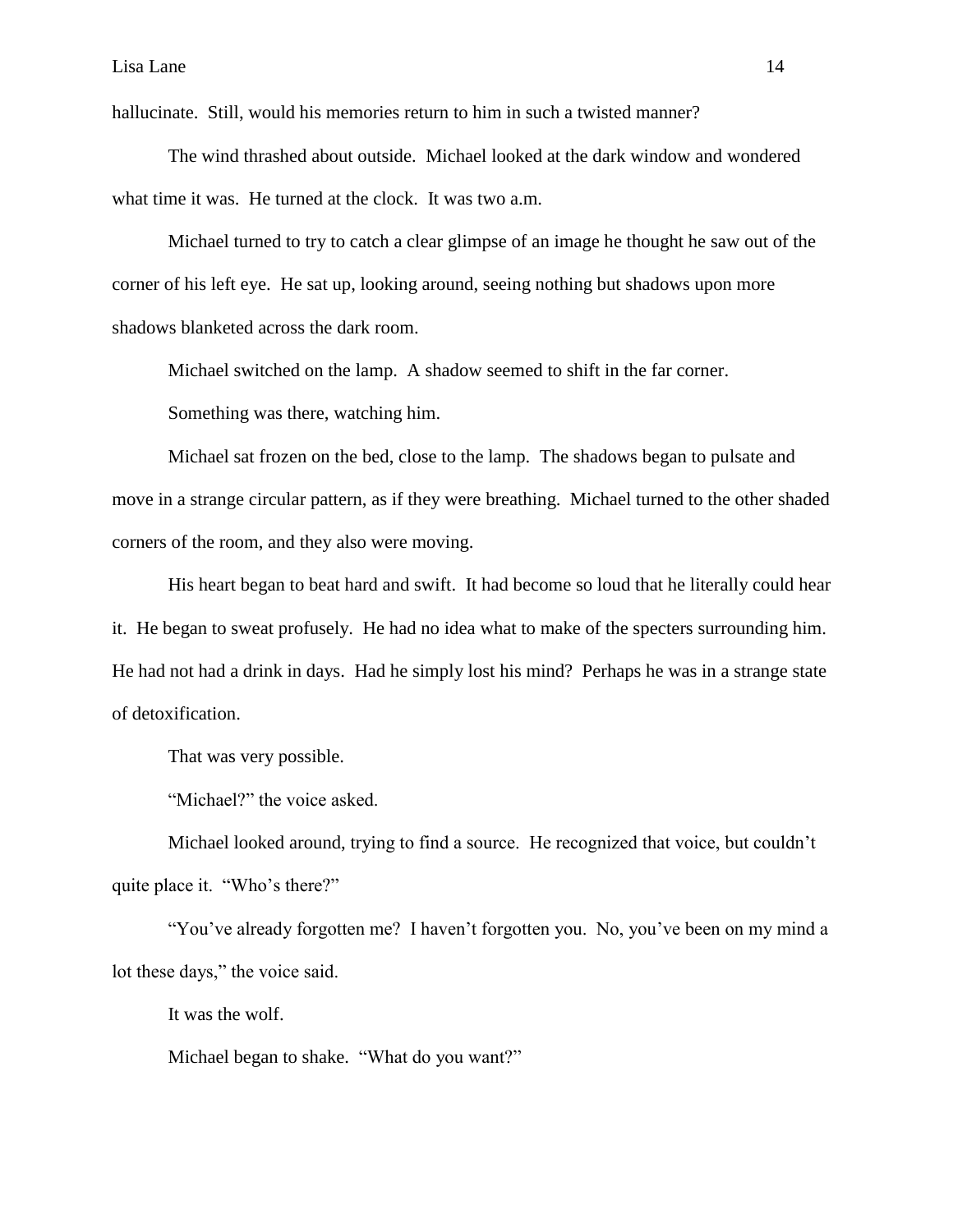### Lunacy and the contract of the contract of the contract of the contract of the contract of the contract of the contract of the contract of the contract of the contract of the contract of the contract of the contract of the

"We've got a bit of a bond now, you and I. Something needs to be done about that," the wolf said.

―Okay….‖

"Come back to the forest, so we can finish what we started."

Michael continued to look around. "I'll make sure to bring my shotgun!"

No response.

Michael got up. His head throbbed. Steering clear of the shadows surrounding the far side of the room, he found some aspirin and tossed them into his mouth. He searched for a clean glass, and then filled it with cool tap water.

Michael took a large sip of water, and immediately began to choke on the aspirin. He spat out the water, almost dropping the glass, and then finally coughed out the aspirin. He took a moment to catch his breath, and then attempted to take another sip of water. Again, he gagged and choked.

Michael sat down the glass, and then fell to his knees. He could barely get a breath in. He coughed and cleared his throat, finally clearing the passage.

Michael looked up as he distinctly heard laughter echoing through his head.

―Come to the forest and fight me like a man, or I'll see that you starve to death like a coward," the wolf chuckled.

How could the wolf possibly control his mind like that? Maybe he really had gone crazy.

Michael ran to the bathroom, quickly flipping on the light. Something screamed as the light came on, but Michael saw nothing in there, even after thoroughly investigating the room.

He went to the sink and rinsed his face. He looked at himself in the mirror, jumping back and screaming as *somethin*g stared back at him. It looked just like him, but it had glowing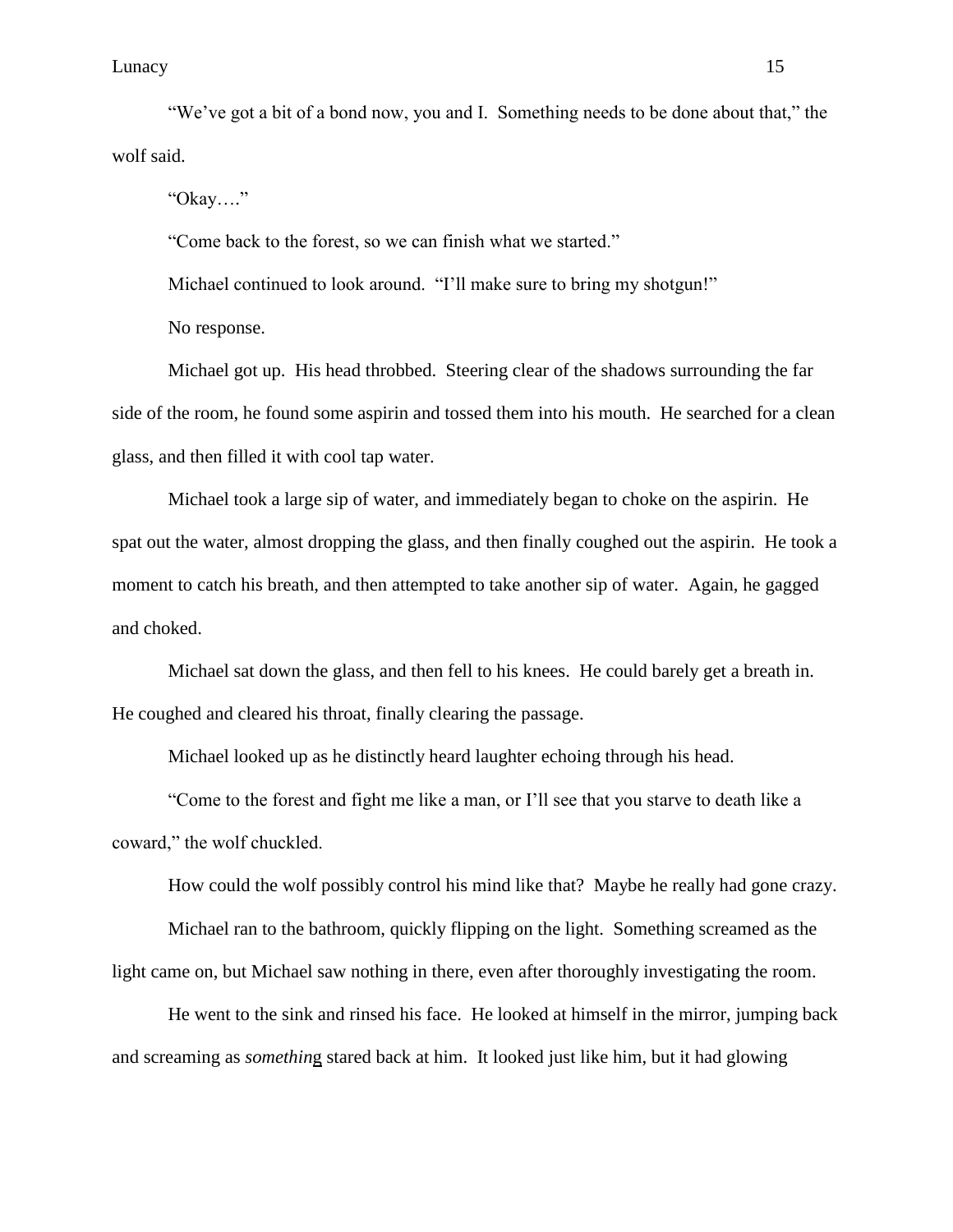yellow eyes … and it was smiling. Michael backed away, unable to take his eyes off of it.

Michael made a dash back to the bed and huddled next to the safety of the lamp. The light was safe; somehow he just knew … if he stayed close to the light he could keep whatever was in the shadows at bay.

Michael found himself feeling faint and nauseous, and he tried to lie down once more. The wind howled outside.

Or was that a wolf howling in the distance?

The lamp flickered, and then went completely out. The house went dark. A power line must have fallen.

*Or something knocked it down*….

"No!" Michael sat up. He could see the shadows closing in on him. He ran to the front door and darted out, hoping to find safety in the moonlight.

Michael looked up. The moon was full. He looked around. The shadows seemed to all stay in their places. He felt relatively confident that he would be safe outside; the moonlight would keep him safe.

He soaked in the light. It felt good … it was warm, and its essence permeated through his every cell. Michael stared up at the moon, moved by the warmth and sense of calm it offered him. It was intoxicating. Suddenly Michael's skin felt excruciatingly hot. He felt as though he had stepped into a sea of hot embers.

Michael fell to the ground, suddenly finding his entire body in agonizing pain. He cried out, biting his tongue. His body contorted and convulsed. His head felt hot as dizziness overtook him. His body went numb, and then his mind went black.

Michael awoke a moment later to find that his body had completely transformed into that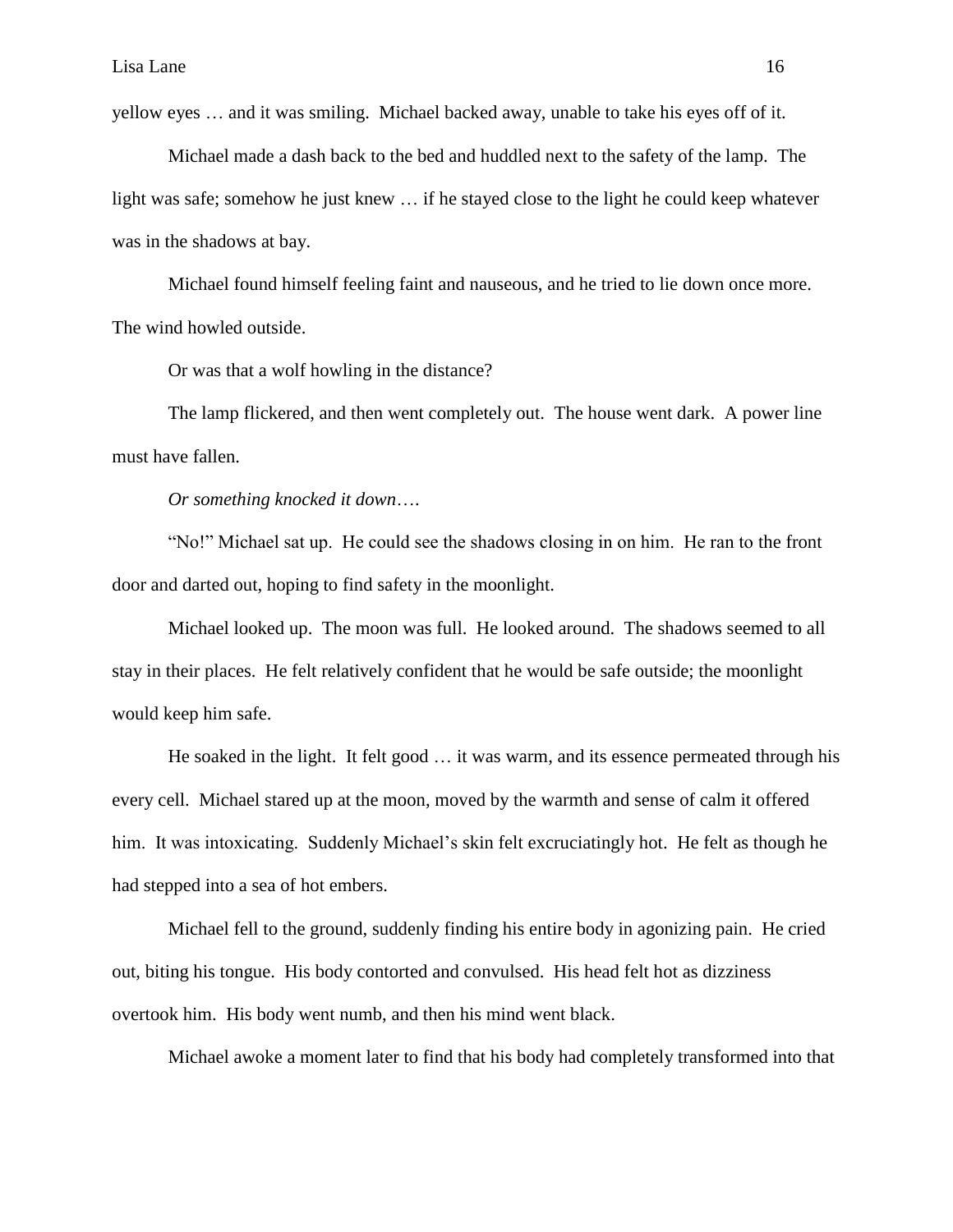of a wolf. He got to his feet and began to look around. He had to take a moment to adjust to the lower point of view. He whined, wondering if the transformation would be permanent.

Suddenly all he could think about were Grace and Justin. He needed to get home to them.

Could he ever return to them, now?

He considered all of the werewolf movies he had seen over the years, and decided that facing the creature that had done this to him was his only recourse.

Michael turned to the forest and began to walk.

The pine needles smelled pungent from where he now stood, and all sorts of other new smells filled the forest. He could tell by the various markings on trees and in bushes that countless animals moved through the region.

"I'm here!" Michael cried out. "Come out and fight me!"

Michael continued in a straight path, and found himself approaching the bar. Only one car remained in the parking lot. The bartender was likely still there, washing dishes and counting his tips. Michael smiled at his good fortune.

Michael found the back door unlocked and open, likely to fan out the stuffy back room. He quietly crept in, sniffing for a scent.

He picked up on a man in the restroom and slowly snuck up on him. The bartender stood at the sink, washing his hands. He ran his wet fingers through his hair, and then began to sing a country-western tune. His voice was hideous, and the choice of song unforgivable.

Michael slammed the man to the ground, growling and snarling.

"You!" the bartender screamed.

Michael locked down on the man's neck, snapping it. The body twitched. Michael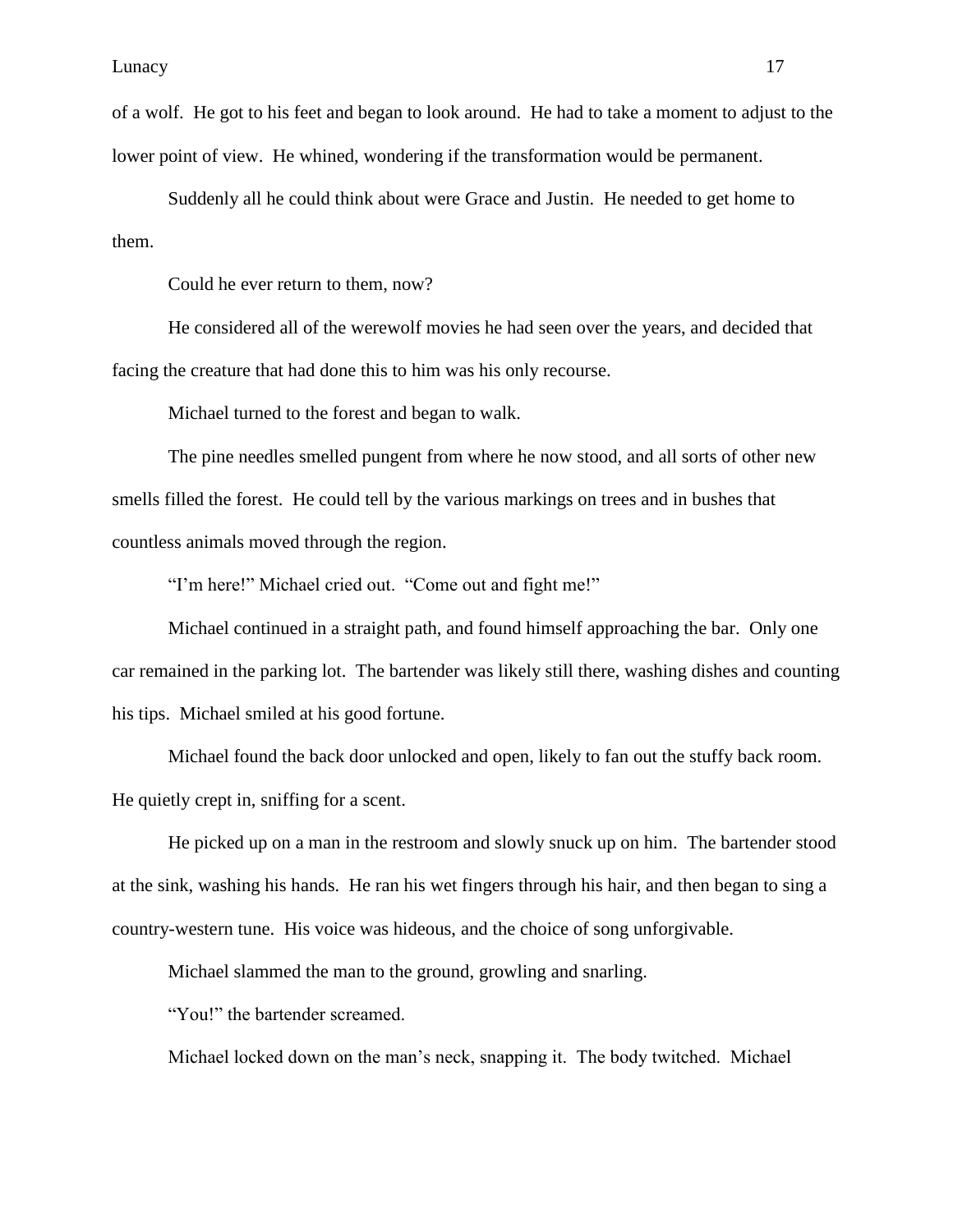backed away.

He killed the man … he actually killed him.

Murdered him.

Michael caught a quick glimpse of himself in the mirror, and for a split second he saw the image of a man. He shook his head. The wolf peered back at him through his reflection. He took another look at the lifeless bartender. Its eyes had become glassy, foggy.

It wasn't murder if he did it as a wolf, Michael reasoned. Wolves went by instinct; what happened couldn't have been helped, really. And what was done was done, so there was no need to continue dwelling upon the ethics of it all.

Michael trotted out of the building and ran back into the forest. His heart raced. He felt both terrified and exhilarated at the same time. It was a strange dichotomy that filled his mind with an unusual blend of emotions and thoughts. He felt empowered and free, although he knew that his life would mean nothing unless he found the wolf that had done this to him.

He had to destroy the monster, lest he become a monster, himself. He prayed that he was not already too late.

His body cried for rest, but Michael continued on. He pictured the wolf in his mind's eye, lying lifeless as the bartender had. He pictured the wolf's eyes glassy and dead. The excitement inspired by that one simple image was all that kept his weary body moving. He called out to the wolf, threatening its life, daring it to show itself.

Nothing.

He waited, pretty sure he was at the spot where he had first encountered the wolf. "I'm here!" he yelled.

Silence.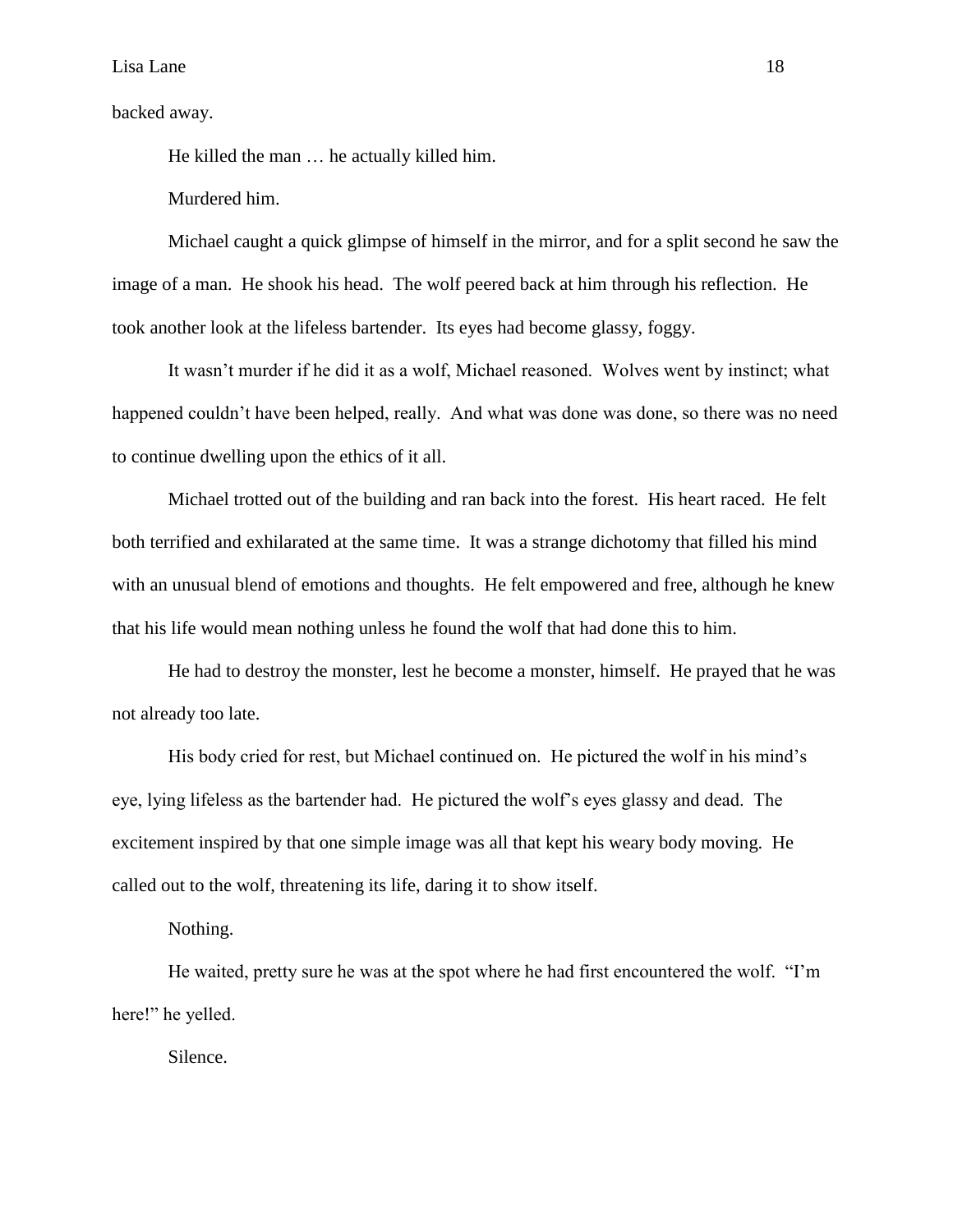Michael sat down, growing impatient. "You wanted to meet me! Show yourself!" The wolf was nowhere to be seen.

Michael thought about the landmark on the road, and wondered if there truly was a cursed man in that tree. Clearly Michael had been enchanted, and if he had been then there very well could be others. He wondered how many there might be.

Michael began toward the landmark to get a closer view of it. Perhaps it held a clue as to what horrific force had transformed them both. He had only seen it from the road; perhaps there was something to be found by viewing it from the forest's edge. It would take Michael only a short while to reach it, and if he was lucky he might even bump into the wolf on his way. He followed the road to make sure he wouldn't accidentally pass the landmark in the forest. Luckily there were no cars at this time of night, at least this far up the mountain.

Thick clouds moved across the sky. The forest slowly grew darker as the clouds blocked out the moonlight. Michael struggled as his eyes adjusted to their dimmer surroundings.

Suddenly, the burning agony returned as Michael's body transformed back into its human build. He lay on a bed of pine needles for a moment, stunned and bewildered. Somehow he also had his clothes on again; he even had his pack of cigarettes and matches in his pocket.

Michael got to his feet. He looked up at the sky. The moonlight had made him a wolf; it only stood to reason that a lack of moonlight for long enough would cause him to revert back into human form.

Was the wolf that bit him now also human, as well?

The shadows began to contort; the darkness suddenly knew Michael was vulnerable.

Michael ran along the side of the road, spotting a street lamp up ahead. Coincidentally, the landmark stood close-by.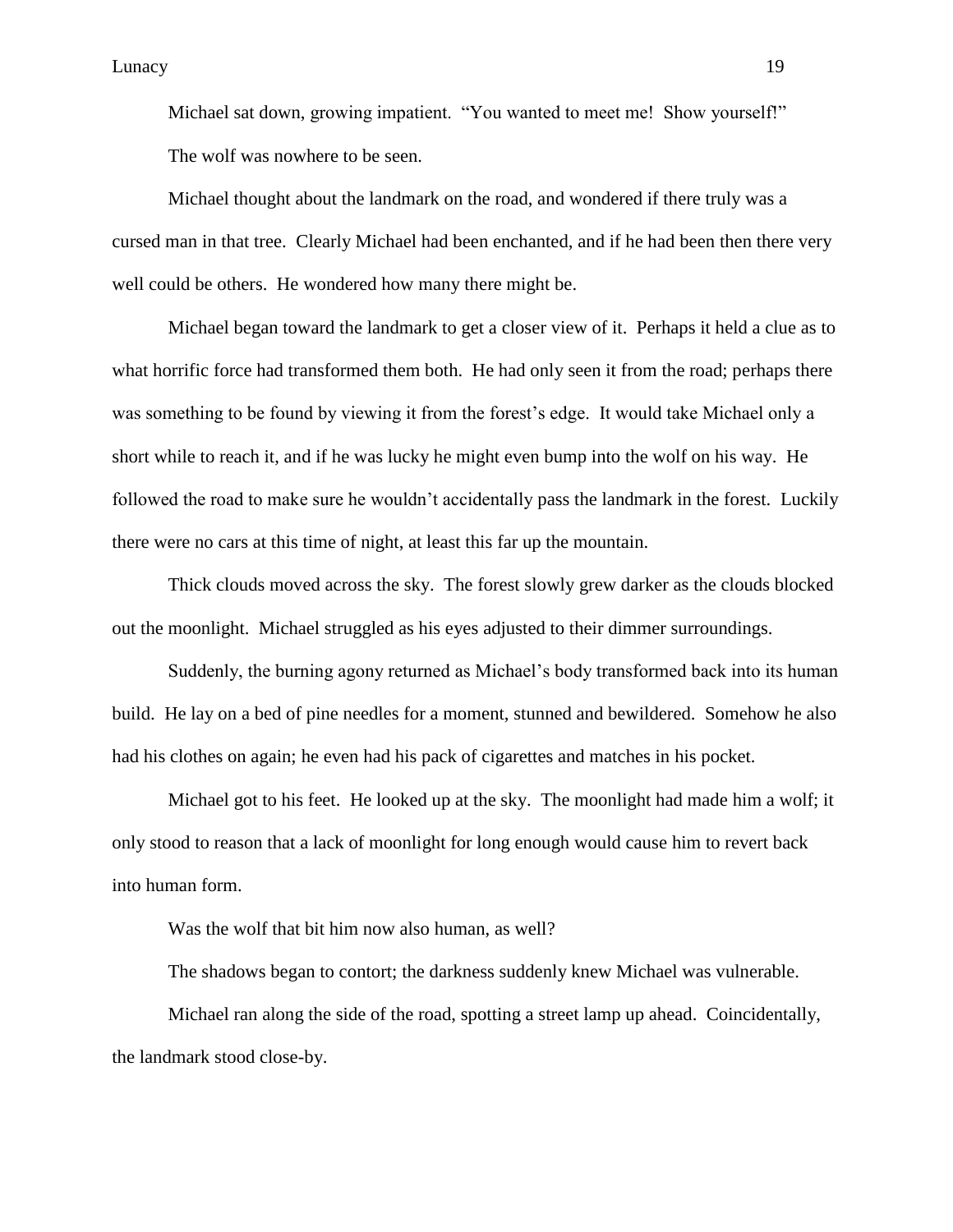Michael approached it carefully. "Hello?" he called in his loudest whisper.

He came up to it and analyzed its features. The details in its face were unmistakable; even part of the man's body could be seen contouring the lower part of the trunk. The face stared ahead, frozen in its anguish, trapped, desperate.

"Hello?" Michael asked, addressing the face.

The frozen man stared silently, but Michael knew it was begging him for help. It needed to be released. Only God knew how long it had been that way.

Michael looked around, ensuring that he was alone. He gathered some dry pine needles and small branches, and then built them up around the frozen man. He built the pyre with care, talking to the man as he worked on it. "Your nightmare will be all over soon," Michael assured it.

Michael stood back to admire his work. He lit a cigarette, and then tossed the match into the pyre. He watched the tree go up in flames. The frozen man would be free soon. One less curse upon the forest. Maybe the wolf would burn too, and whatever else had been unlucky enough to fall under the forest's enchantment.

He took a drag of the cigarette, and then he doubled over as moonlight peaked through the clouds.

―No, not again!‖ Michael cried out, his body transforming once again.

"You're not going to get rid of me that easily," Michael heard the wolf growl from beyond the flames.

Michael gazed through the growing fire and spotted a distinct set of eyes glaring back at him.

"You belong to me," the wolf continued, "and you are worth more to me dead than alive.